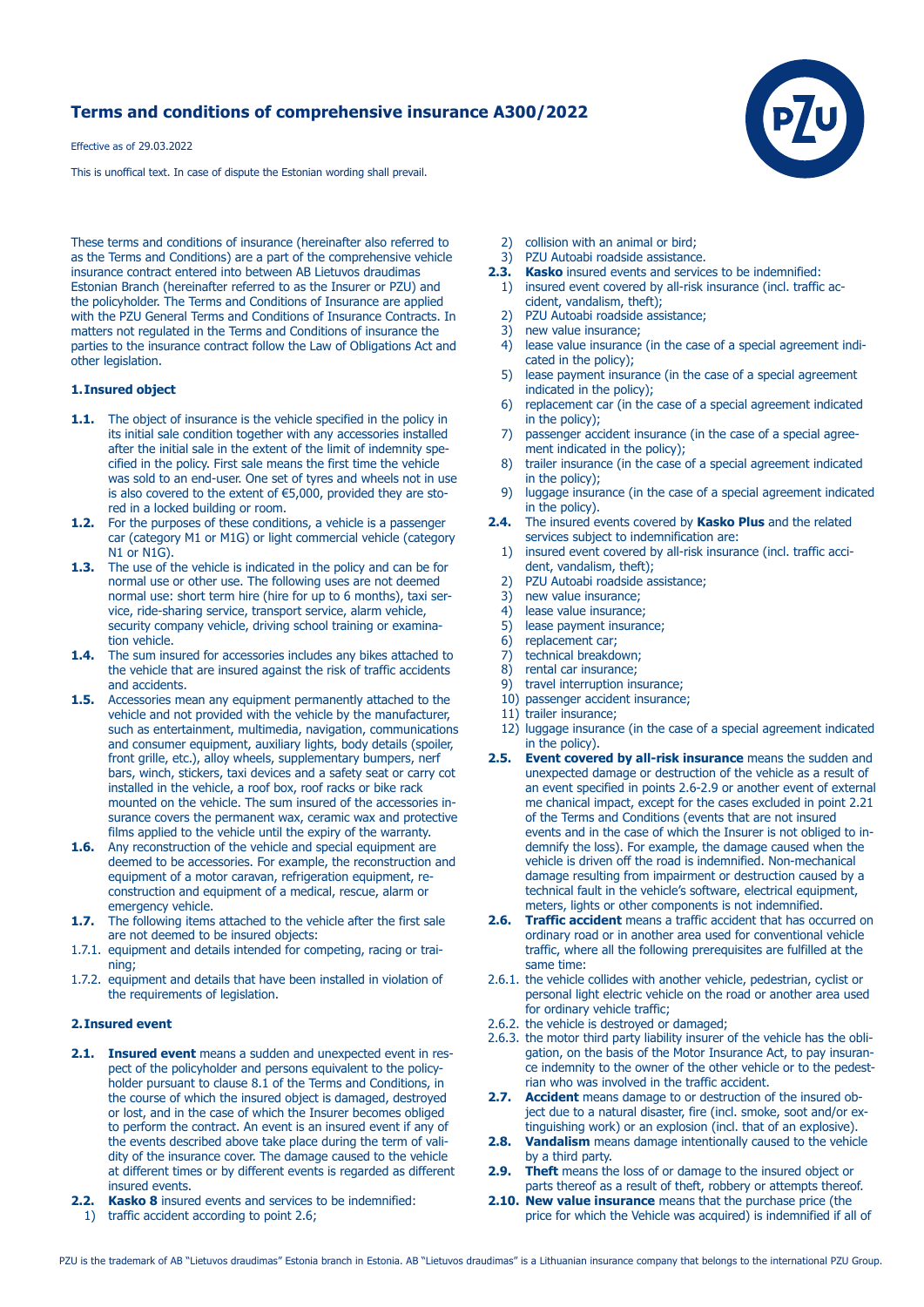the following conditions are met at the same time:

- 2.10.1. the vehicle has only been in normal use during the insurance period;
- 2.10.2. the vehicle was first registered in Estonia and no more than one year has passed since registration by the time of the in sured event.
- **2.11. Lease value insurance:** if the loss is not indemnified on the basis of the new value insurance when the vehicle is destro yed, the loss amount will be the residual value of the lease contract immediately before the insured event if all of the fol lowing conditions are met at the same time:
- 2.11.1. the vehicle has only been in normal use during the insurance period;
- 2.11.2. the vehicle was registered for the first time no more than se ven years ago;
- 2.11.3. the residual lease value of the vehicle does not exceed €50,000;
- 2.11.4. the market value of the vehicle immediately before the insured event is smaller than the residual value of the lease contract immediately before the insured event. The residual value of the lease contract only means the value of the vehicle according to the lease contract schedule im mediately before the insured event that does not include any other possible monetary obligations of the lessee (e.g. over due lease payments, interest, contractual penalty, costs and charges related to the contract) to the lessor.
- **2.12. Lease payment insurance** will reimburse up to six months' lease payments, but no more than €3,000. Lease payment in surance is valid if all of the following terms have been fulfilled:
- 2.12.1. the vehicle has only been in normal use during the insurance period;
- 2.12.2. the driver of the vehicle who is the lessee is receiving outpa tient or inpatient treatment as a result of the insured event and is incapable of working for more than two weeks. The in surance indemnity is only paid for the period of incapacity for work;
- 2.12.3. the insured event (including a traffic accident) has been regis tered in accordance with the law and the injuries have been recorded by the ambulance called to the scene;
- 2.12.4. the owner and the lessor of the vehicle is a credit institution operating in Estonia and entered in the list of the Estonian Financial Supervision Authority, a branch of such an institution or a lessor acting as a subsidiary of such institution.
- 2.12.5. Other costs (e.g. fuel card, insurance) or other claims against the lessee (e.g. contractual fees, interest on arrears, contrac tual penalties) included in the lease payment are not covered.
- 2.12.6. In the event of total destruction of the insured object, the ob ligation to indemnify for the leasing payments remains until a decision on indemnification is taken.
- **2.13.** The policyholder has the right to use the **replacement car**  service in the case of an insured event subject to the indemnification by PZU on the following conditions:
- 2.13.1. the vehicle has only been in normal use during the insurance period;
- 2.13.2. A replacement car can only be used if and for as long as the use of the insured vehicle in road traffic is not permitted or objectively possible after the occurrence of an insured event or an event subject to indemnification on the basis of the Motor Insurance Act. In the case of Kasko Pluss, a replace ment car will also be provided if the damage caused by a technical fault as described in point 2.15 is covered under the manufacturer's warranty or additional warranty.
- 2.13.3. A replacement car can be used for up to 30 days during a single insurance period.
- 2.13.4. In the case of theft or complete destruction of the vehicle, a replacement car can be used for as long as the insurer has made the indemnification decision, but no longer than 30 days.
- 2.13.5. A replacement car will not be provided if restoring the vehicle takes less than 24 hours or if the amount of the loss is smaller than the excess specified in the policy.
- 2.13.6. A replacement car will not be provided if the PZU Autoabi roadside assistance service and/or a rental car is used, except if the vehicle is damaged or destroyed as a result of an insu red event.
- 2.13.7. In Estonia, a replacement car will be provided by a partner of PZU within a reasonable time at the place and time deter mined by PZU.
- 2.13.8. In Estonia, the policyholder must enter into a contract for

 using the replacement car with the provider of the replace ment car determined by PZU.

- 2.13.9. The replacement car does not have to be equivalent to the in sured object.
- 2.13.10.The replacement car must be returned within 24 hours upon the demand of PZU or the provider of the replacement car de termined by PZU.
- 2.13.11.In the case of an insured event that occurs abroad, the rep lacement car will be rented by the policyholder. The maximum indemnity for the use of a replacement car in a foreign country per rental day is 50 euros including VAT.
- **2.14.** In the case of **rental car insurance**, the claims filed by a car rental company that have arisen in respect of the rented vehicle as a result of a traffic accident, accident, vandalism or theft are indemnified to the policyholder who is a private per son.
- 2.14.1. Rental car insurance is valid on the condition that the vehicle specified as the insured object in the policy is not used in road traffic during the rental period of the rental car.
- 2.14.2. For the purposes of Estonian legislation, a rental car means a category M1 or M1G vehicle, the rental period of which is no longer than 30 days.
- 2.14.3. Rental car insurance is valid all over the world, except for vehicles rented in Estonia, Armenia, Azerbaijan, Georgia, Kazakhstan, Moldova, Ukraine, Belarus and Russia or loss events that have occurred in these countries with rental cars rented from elsewhere.
- 2.14.4. The indemnity limit is €5,000 per insurance period.
- 2.14.5. These Terms and Conditions and the agreements specified in the policy are applied upon the insurance of a rental car.
- 2.14.6. A rental car may not be used for economic activities or driving practice.
- 2.14.7. One of the preconditions for the indemnification of a rental car insurance event is that the rental company must have filed a claim for compensation against the policyholder.
- 2.14.8. The contractual penalties and default interest arising from the rental contract or law will not be indemnified. The (traffic) fines received during the use of a rental car and/or the default interest arising from these are also not indemnified.
- 2.14.9. PZU must be notified about any rental car insurance events as soon as possible, but no later than within 30 days of the oc currence of the insured event, otherwise PZU will have the right to reduce the indemnity or refuse to pay it out.
- **2.15.** A **technical breakdown insurance** event means a sudden and unexpected malfunction of the vehicle's engine, engine cooling system, engine control electronics; transmission, trans mission cooling system, transmission control electronics, brake system or steering system, provided that none of the exclu sions set out in clauses 2.21.18, 2.21.19 and 2.21.20 of the terms and conditions exist. The costs of repairing a technical breakdown will be indemnified if all of the following conditions are met at the same time:
- 2.15.1. the vehicle has only been in normal use during the insurance period;
- 2.15.2. less than eight years have elapsed since the vehicle was first registered at the time of the insured event;
- 2.15.3. the good technical condition and smooth functioning of a vehicle that was registered for the first time outside the Re public of Estonia has been confirmed by the Estonian distri butor of the respective car brand or a company approved by PZU. The confirmation must be given in writing prior to the occurrence of the loss event, but no earlier than 30 days befo re the insurance contract enters into force;
- 2.15.4. the actual kilometrage covered by the car does not exceed 160,000 kilometres at the time of the insured event;
- 2.15.5. the vehicle has undergone the maintenance prescribed by the manufacturer at the right time and it has been performed by a competent person. If all of the conditions listed here are met, the expenses of

 disassembly of the vehicle, diagnostics and requesting an ex pert opinion, which are necessary for determining the cause and extent of the technical breakdown as well as the expenses of reassembly of the vehicle, will be indemnified. If the insu red event is not an insured event of a technical fault, the re assembly costs will not be indemnified.

**2.16. PZU Autoabi roadside assistance** is applied if driving the vehicle further is obstructed by a sudden and unexpected event, for example a traffic accident or a technical breakdown, driving off the road, the vehicle getting stuck in snow or sand,

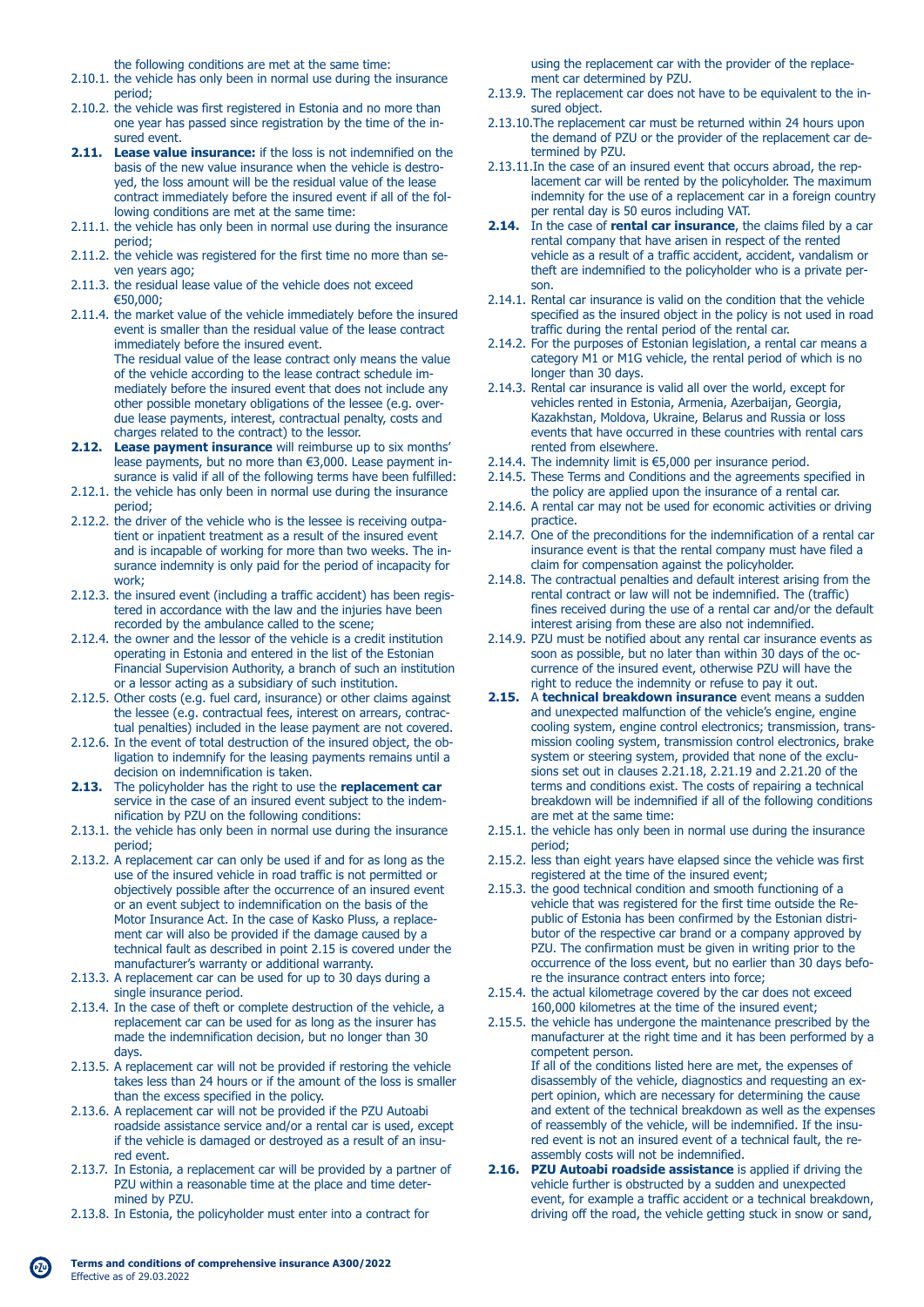the vehicle running out of fuel, a flat tyre, a malfunction of the alarm system or the vehicle not starting. If it is not possible to drive the vehicle, the vehicle will be transported to the nearest repair facility. The PZU Autoabi roadside assistance service is only valid if ordered by calling the contact number of PZU. The persons who were in the vehicle will be taken from the scene of the event to their destination within the territory of Estonia via the PZU Autoabi roadside assistance service.

- **2.17. Travel interruption insurance** applies in the case of a tech nical fault, damage, theft or loss of keys if the journey cannot be continued. Indemnification is paid for the following reason able expenses incurred by the driver and passengers in rela tion to:
	- 1) overnight stays, if the persons are more than 100 km from their home or place of stay and it is not possible to return home immediately;<br>2) returning home or
- returning home or continuing the journey by another means of transport.
- 2.17.1. The sum insured of travel interruption insurance is indicated in the policy.
- **2.18. Passenger accident insurance** indemnity is paid if the dri ver or passenger in the vehicle is permanently disabled or dies as a result of bodily injury directly caused by the insured event. Indemnification is paid if all the following conditions are met:
- 2.18.1. the permanent incapacity for work has lasted for at least a year;
- 2.18.2. the loss of capacity for work of established and determined in accordance with the legislation is 50% or more;
- 2.18.3. the decision of a competent authority on the permanent in capacity for work and its extent has been submitted to PZU;
- 2.18.4. in the event of death, a medical certificate stating the cause of death and a certificate of succession identifying the heirs entit led to the insurance indemnity have been submitted to PZU;
- 2.18.5. the victim's seat belt was properly fastened at the time of the accident.
- 2.18.6. The passenger accident insurance cover also applies if the ac cident is not caused by the person driving the insured vehicle and the damage to the vehicle is indemnified by the insurer of the liable person.
- 2.18.7. The sum of passenger accident insurance per person is noted in the policy.
- 2.18.8. The number of insured persons cannot exceed the maximum number of seats allowed for the category of the respective vehicle.
- **2.19.** In the case of **trailer insurance**, the damage caused to the trailer as a result of an all-risk insurance event defined in these Terms and Conditions is indemnified on the following conditions:
- 2.19.1. the trailer was hooked up to the vehicle at the time of the in sured event;
- 2.19.2. the technical condition and equipment of the trailer corres pond to the requirements established with legislation;
- 2.19.3. the trailer that was hooked up complies with the requirements and restrictions established by the manufacturer of the vehicle that pulled the trailer;
- 2.19.4. The damage caused to the luggage in the trailer will only be indemnified if the additional luggage cover was selected when the insurance contract was entered into, indemnification takes place according to points 2.20-2.20.3 of the Terms and Condi tions.
- 2.19.5. Trailer damage will be indemnified to the owner of the trailer specified on the trailer's registration certificate.
- **2.20. Luggage insurance** is valid if the policyholder chose this ad ditional cover when entering into the insurance contract. The damage caused to the personal belongings (luggage) of the possessor of the vehicle and the passengers, which were loca ted in the boot of the vehicle, by the damage, destruction or loss arising from an all-risk insurance event defined in these Terms and Conditions is indemnified for on the following con ditions:
- 2.20.1. cash, securities, valuables, jewellery, documents (incl. photos, plans, drawings), electronic data media, photographic equip ment, audio and video equipment, computers, mobile phones and equipment and tools are not regarded as luggage;
- 2.20.2. in the case of theft or robbery or luggage, the loss is subject to indemnification only if the luggage was hidden in the locked boot or roof box of the vehicle;
- 2.20.3. in the case of trailer insurance cover, the luggage that was in

 the trailer is subject to indemnification, excl. the loss caused by the theft or robbery of the luggage.<br>2.21. Pursuant to the Terms and Condition

### **2.21. Pursuant to the Terms and Conditions, the following is not regarded as loss caused by an insured event and not subject to indemnification:**

- 2.21.1. loss that occurred outside the insurance territory specified in the insurance policy;
- 2.21.2. loss caused by the theft or unauthorised use of the vehicle if the key of the vehicle was in the vehicle at the time the vehic le was stolen or taken for unauthorised use. "Key" means any mechanical or electronic keys, cards, remote keys and any other devices used for unlocking the vehicle or operating its security and/or alarm devices that were part of the vehicle configuration at the time the insurance contract was entered into;
- 2.21.3. loss caused by the theft or unauthorised use of the vehicle, the insured parts thereof or luggage if the vehicle was not locked or if the vehicle lacked the anti-theft equipment requi red by PZU or if such equipment was not activated or in wor king order before the theft or unauthorised use, and also if the luggage was not in the locked boot or roof box;
- 2.21.4. the expenses of maintenance, repairs, washing and cleaning that are not related to an insured event;
- 2.21.5. loss if the technical condition of the vehicle does not comply with the requirements of the insurance contract and/or legis lation;
- 2.21.6. loss if PZU was not properly notified of the transfer of the vehicle and the insured event occurs more than 30 days after the time when PZU should have received the relevant notice;
- 2.21.7. loss caused by overloading any equipment in the vehicle du ring operation;
- 2.21.8. the expenses related to the faster than usual delivery of the parts of the vehicle and any other work done faster than usual;
- 2.21.9. damage caused by non-standard reconstruction of the vehicle (incl. performance tuning or chip tuning);
- 2.21.10. damage caused by wear and tear of the vehicle (incl. in rela tion to theft or unauthorised use);
- 2.21.11. damage caused by corrosion, mould or any other long-term processes;
- 2.21.12. damage caused by freezing;
- 2.21.13. damage caused by water getting into the vehicle, its engine or its equipment as a result of driving the vehicle in deep water;
- 2.21.14. damage caused by inadequate or incorrect maintenance, in correct repair and/or handling of the vehicle;
- 2.21.15. damage to the vehicle caused by the use of substandard or incorrect fuel;
- 2.21.16. damage resulting from the inadequate quantity or poor quali ty of oil, cooling liquid, brake and/or transmission fluid;
- 2.21.17. loss caused by a breakdown, fault, defect, damage or similar, which is repaired under warranty;
- 2.21.18. loss related to a technical fault in the vehicle's fuel system (incl. in the turbo and displacement compressor, intercooler, injection pump and accumulator); in the exhaust system and exhaust gas treatment and recovery system (incl. the catalytic converter); in the climate control equipment (incl. the condi tioner); and in the display, suspension system, chassis, wheel bearing or a brake disc, shoe or calliper;
- 2.21.19. damage arising from a technical fault if the fault is related to the modification (incl. tuning) of the vehicle or a part thereof;
- 2.21.20. damage arising from a technical fault if the vehicle has pre viously been declared fully destroyed by an insurance com pany or authority. This provision is also applied if the relevant decision was made by an insurance company or authority lo cated in a foreign state;
- 2.21.21. damage related to tyres (excl. damage caused by vandalism) if it did not occur alongside any other damage to the vehicle that is subject to indemnification;
- 2.21.22. damage caused to the vehicle in relation to the policyholder losing possession of the vehicle as a result of fraud or extor tion;
- 2.21.23. damage caused by theft or robbery of any parts removed or dismounted from vehicle by the policyholder or with the knowledge of the policyholder;
- 2.21.24. damage caused by theft or unauthorised use of the vehicle if all the vehicle keys were not handed over to PZU along with the request for indemnification;
- 2.21.25. cost of the fuel that leaked out of the vehicle as a result of an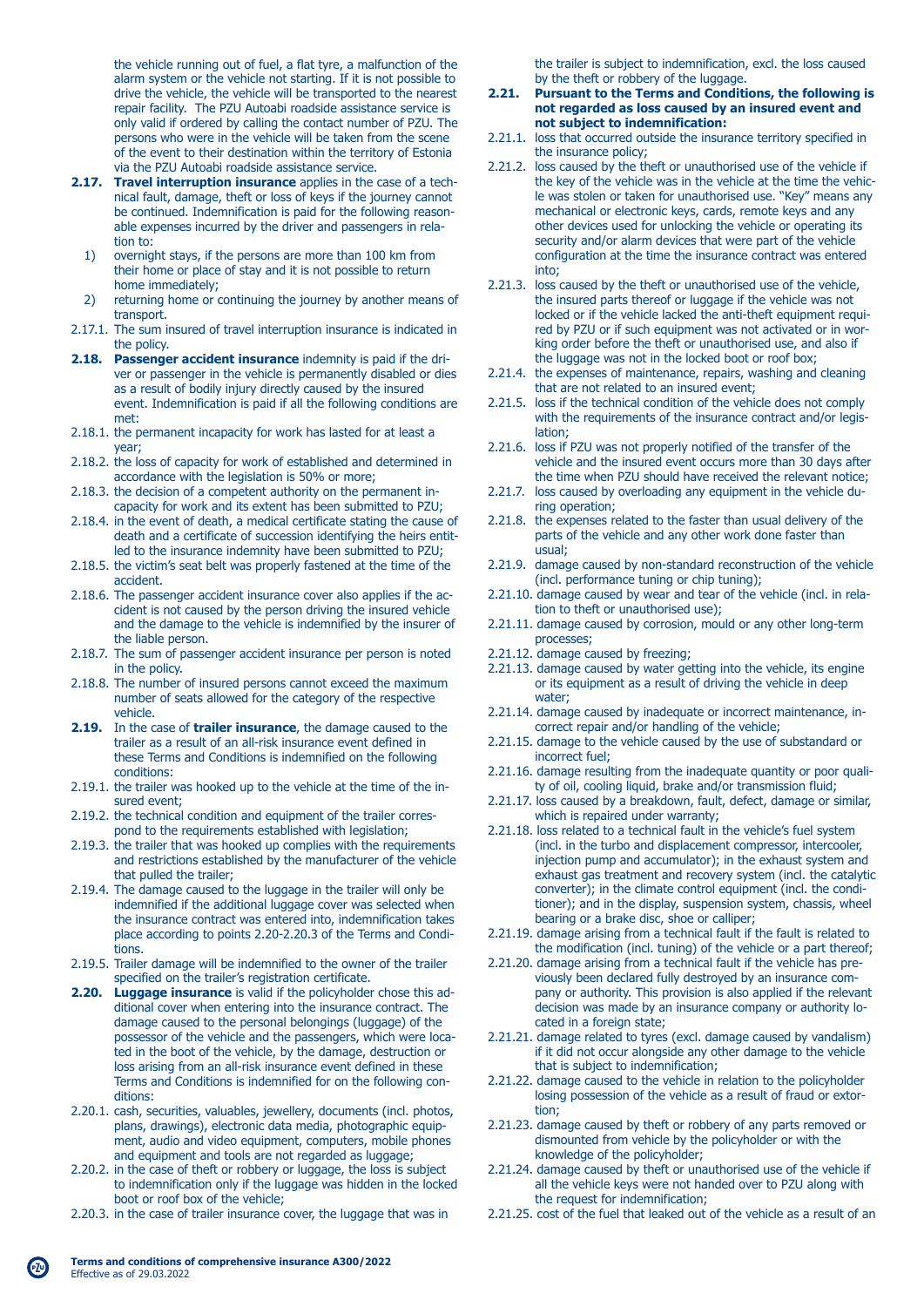insured event or resulted from the theft of fuel;

- 2.21.26. car art damaged as a result of an insured event;
- 2.21.27. loss caused by using the car in competitions or training;
- 2.21.28. damage caused by the vehicle being used outside of the road network (e.g. on a terrain, coastal area or in water, marsh areas, etc.) or on an ice road not officially open for traffic;
- 2.21.29. damage caused by loading or unloading cargo or a load;
- 2.21.30. damage caused by an object, cargo or load carried in the vehicle, unless it is the result of an unforeseeable external event;
- 2.21.31. damage caused by a hazardous load or cargo. Hazardous load or cargo means substances and objects that may cause damage to people's health, property or the environment in the transport process due to their explosion, fire or radiation hazard, toxicity, causticity or other qualities;
- 2.21.32. damage caused to the trailer before it was hooked to and af ter it was unhooked from the vehicle;
- 2.21.33. damage caused by the theft, unauthorised use or robbery of the trailer, incl. the luggage in the trailer;
- 2.21.34. damage that became known to the owner of the vehicle only after the owner regained possession of the vehicle and the occurrence of which as a result of an insured event set out in the Terms and Conditions cannot be proven by the policyhol der;
- 2.21.35. damage caused by pets being in the vehicle;
- 2.21.36. damage caused by the appropriation of the vehicle;
- 2.21.37. damage subject to indemnification under the mandatory mo tor third party liability insurance or the mandatory liability in surance of a vehicle of a foreign country. PZU does not apply the exclusion specified in this point if the policyholder does not receive indemnity in full or in part on the basis of the mandatory motor third party liability insurance, the manda tory liability insurance of a vehicle of a foreign country or another liability insurance of the party that caused the dama ge and has not received indemnity within one month of infor ming the liable insurance company of the insured event;
- 2.21.38. decrease in the value of the vehicle;

#### **3. Release of PZU from obligation to perform insurance contract**

 In addition to the bases set out in the General Terms and Conditions of Insurance Contracts, PZU will be partially or fully released of the obligation to perform an insurance cont-

- ract if:<br>3.1. the per **3.1.** the person who drove the vehicle was ill, under the influence of alcohol, drugs or psychotropic substances at the time of the traffic accident;<br>3.2. the person who dro
- **3.2.** the person who drove the vehicle refused to have their in toxication determined immediately after the emergence of the damage or consumed the substances specified in point 3.1 after the emergence of the damage;<br>3.3. the person who drove the vehicle at the
- **3.3.** the person who drove the vehicle at the time of the traffic accident did not have the right to drive a vehicle of the res pective category;<br>**3.4.** the policyholder u
- **3.4.** the policyholder used the vehicle to assist in the commission of a crime or an attempted crime.

### **4. Insurance territory**

**4.1.** PZU only has the obligation to indemnify in the case of insu red events that occurred in the territory specified in the poli cy.

## **5. Sum insured and maximum indemnity**

- **5.1.** The sum insured is the market price of the vehicle in Estonia immediately before the insured event. The cost of any ac cessories installed on the vehicle after the first sale will not be taken into account when the sum insured is determined.<br>5.2. The maximum indemnity for the accessories installed after
- **5.2.** The maximum indemnity for the accessories installed after the first sale of the car, luggage insurance and trailer insu rance is specified in the policy.<br>**5.3.** The sum insured will not decre
- **5.3.** The sum insured will not decrease by the indemnity (indem nities) that have been paid out.

#### **6. Excess**

**6.1.** excess means the part of the loss determined in the insuran-

 ce contract not indemnified by PZU in the case of every insured event. If the damages to the vehicle were caused at different times and independently of each other, PZU will have the right to apply the excess in the case of each insured event.<br>**6.2.** The cost of repairing and replacing window glass will

- The cost of repairing and replacing window glass will be indem nified without the application of the excess, unless otherwise specified in the policy. The roof hatch or the other parts of the vehicle made of glass, plastic or other transparent materials, incl. a glass roof and the glass of the vehicle's bed cover, are not deemed window glass. Window glass is repaired if the glass damage is less than 2 cm in diameter, it is not on the driver's side and the repair does not damage the glass heating. The window glass will only be replaced if the damage exceeds 2 cm in diameter and is on the driver's side. If the policyholder would like to replace the glass to be repaired, the excess stated in the policy will apply.
- **6.3.** The cost of restoring or replacing the vehicle's exterior mirrors and their housings is indemnified without the excess under the Kasko Pluss plan.
- **6.4.** The damage caused by a collision with an animal or a bird will be indemnified without the excess. Excess will be applied to the indemnification for a loss related to avoiding a collision with an animal or a bird.
- **6.5.** Damage caused by the avoidance of a collision with an animal or a bird will be indemnified without excess if there is a video record of the loss event and avoidance of a collision with an animal or a bird can be identified.<br>**6.6.** Five times the excess will be appli
- **6.6.** Five times the excess will be applied if the use of the vehicle is indicated as normal use, and in the event of a claim it turns out that the use of the vehicle does not correspond to normal use (point 1.3).
- **6.7.** The cost of replacement of the keys as a result of the loss of the vehicle keys (incl. theft or robbery) is €400 in the case of the Kasko plan and €600 in the case of the Kasko Pluss plan without the application of excess.

#### **7. Increase in probability of insurance risk**

- **7.1.** Pursuant to the Terms and Conditions, the essential circum stances that increase the insured risk include, above all, the transfer of the vehicle, the deletion of the vehicle from the Traffic Register, a change in the manner of use (normal use), malfunction of the locking systems of the vehicle, failure of anti-theft devices, loss of keys, loss of vehicle registration docu ments or parts thereof, change in the main user of the vehicle specified in the policy, etc.
- **7.2.** The policyholder must immediately notify the insurer of an increase in the likelihood of the materialisation of an insured risk.
- **7.3.** After the entry into the contract, the policyholder may not in crease the possibility of the insured risk or permit the increase thereof by persons equivalent to the policyholder without the insurer's consent.
- **7.4.** PZU has the right to inspect the insured object during the in surance period.
- **7.5.** If the insured risk has increased, the insurer may require the policyholder to take additional security measures and/or in crease the insurance premium. The above does not preclude PZU's right to cancel the insurance contract.

### **8. Policyholder's obligations**

- **8.1.** The beneficiary, the legal possessor of the vehicle and the per son to whom the legal possessor of the vehicle has voluntarily given permission to drive the vehicle as well as the family members of said persons and the policyholder are equalised with the policyholder. The policyholder is responsible for the conduct of such persons in performing the obligations arising from the insurance contract in the same manner as they are for their own conduct.
- **8.2.** The policyholder is obliged to:
- 8.2.1. explain the obligations arising from the insurance contract to the person in whose possession or use they give the vehicle;
- 8.2.2. allow the representative of PZU to examine the condition and documents of the vehicle;
- 8.2.3. when leaving the vehicle:
	- 1) close its the doors, windows, hatches and roof box of the vehic le and the roof in the case of a convertible;<br>2) lock the vehicle and activate the anti-theft of
	- lock the vehicle and activate the anti-theft equipment specified in the policy;

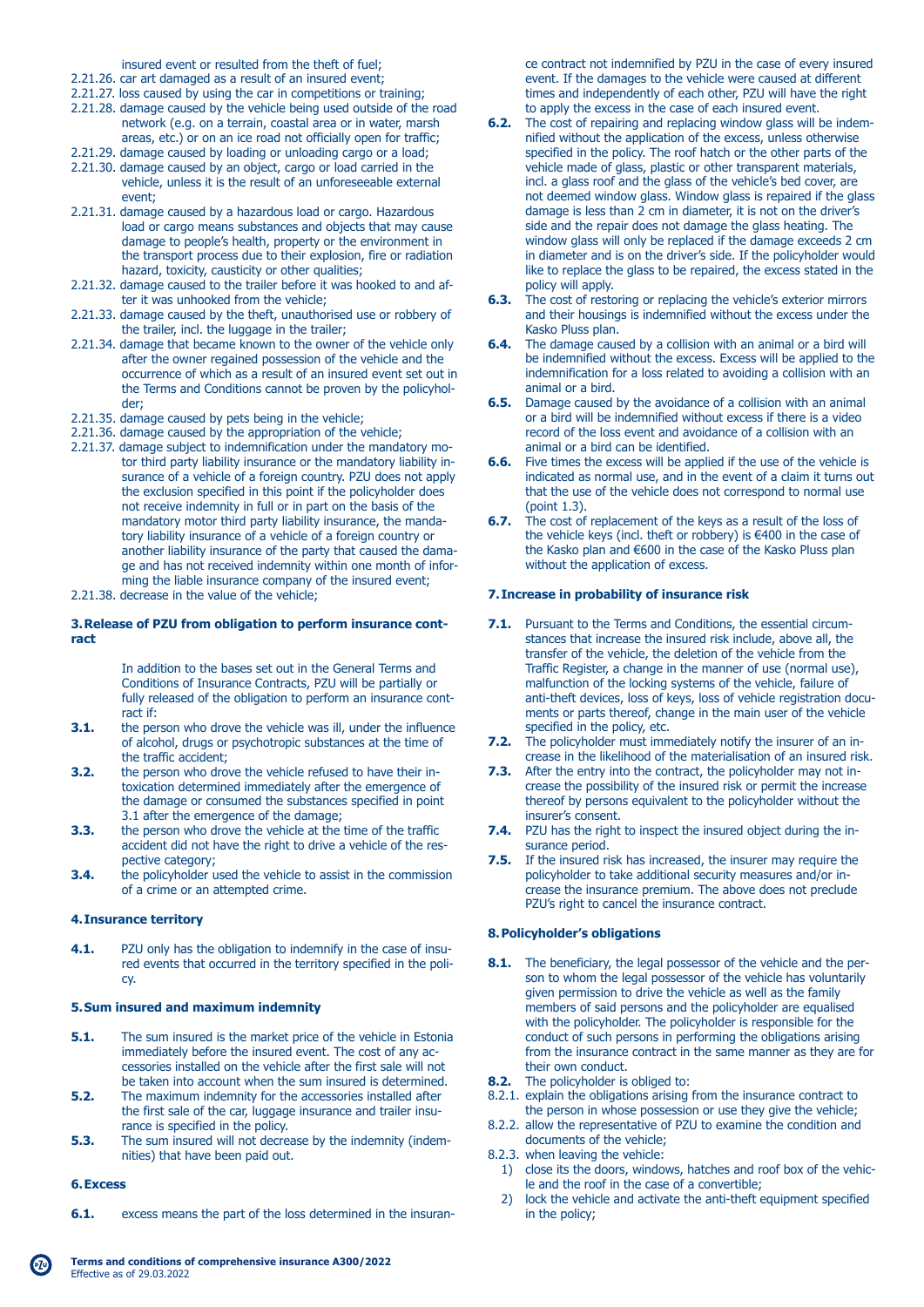- 3) not leave the removable front panel of the audio system, the keys and registration documents of the vehicle, personal belon ging, incl. luggage, in the vehicle in any other manner than hid den in the locked boot;
- 8.2.4. keep the keys and registration documents of the vehicle in such a manner that they cannot be accessed by a third party without applying force or without using or threatening to use violence. The vehicle keys may not be kept in the vehicle;
- 8.2.5. immediately replace all locks and recode or replace the electro nic anti-theft equipment of the vehicle if the vehicle keys are stolen, robbed or lost. Until the locks are changed or recorded or the anti-theft equipment is replaced, the insurance cover against theft is valid if the policyholder only leaves the vehicle unattended in a locked garage or in a closed and guarded terri tory;
- 8.2.6. inform PZU of any changes made in the engine power (incl. chip tuning);
- 8.2.7. comply with the additional instructions for reducing the insu rance risk given by PZU;
- 8.2.8. observe the maximum speed limit prescribed by law and traffic control devices;
- **8.3.** In the case of an insured event, the policyholder is obliged to:
- 8.3.1. register the traffic accident and report it according to applicable law;
- 8.3.2. immediately inform the police about theft, unauthorised use, robbery, vandalism or any other unlawful incident in a format that can be reproduced in writing;
- 8.3.3. immediately inform the Rescue Board about a fire in a format that can be reproduced in writing;
- 8.3.4. call the police without leaving the scene of the event if the vehicle was damaged by objects or substances that fell on the vehicle or were scattered around;
- 8.3.5. immediately inform the police about a collision with an animal;
- 8.3.6. inform PZU of insured events as soon as possible, but no later than five business days after learning of an insured event. If the exact time of the insured event cannot be determined, the insured event will be deemed to have occurred at the moment when the policyholder should have become aware of it.
- **8.4.** After an insured event, the vehicle may only be used if the dri ver of the vehicle has checked the vehicle and made sure that the condition of the vehicle complies with technical require ments. Above all, the driver must check that the vehicle's oil, fuel or cooling liquid is not leaking, the steering system and the brakes are functioning and the tyres are undamaged.<br> **8.5** The policyholder must present the damaged vehicle of
- **8.5.** The policyholder must present the damaged vehicle or its re mains to PZU for inspection in the state they were in after the insured event. The policyholder may not make any changes, including start restoring or scrapping the vehicle, without the prior consent of PZU given in a format that can be reproduced in writing.<br>**8.6.** The policy
- **8.6.** The policyholder must submit the information and documents the policyholder has about the causes and amount of the loss to PZU.
- **8.7.** Unless otherwise agreed between the parties, the policyholder is obliged to deliver the remains of the vehicle to PZU in the state they were in after the insured event and in the territory of the Republic of Estonia. The reasonable costs of bringing the remnant to Estonia must be agreed with PZU in advance, and the corresponding reaso-

 nable costs will be indemnified to the extent set out in point 11.1.1 above.

- **8.8.** In the case of theft, unauthorised use or robbery of the vehicle, the policyholder is obliged to immediately submit all the keys and registration documents of the vehicle (in the event of rob bery, all the keys and documents in their possession) to PZU.
- **8.9.** The policyholder must ensure that the person who drove the vehicle at the time of the insured event submits their original driving licence to PZU.
- **8.10.** The policyholder is obliged to prove that an insured event took place.
- **8.11.** The policyholder must immediately inform PZU in a format that can be reproduced in writing about any indemnification of the loss by a third party or the waiver of a claim filed against PZU.
- **8.12.** If PZU has paid out the indemnification for a vehicle that un lawfully left the possession of the entitled person, incl. a stolen or robbed vehicle, or a part thereof, the policyholder is obliged to immediately inform PZU in a format that can be reproduced in writing about the vehicle or a part thereof having been found or about the policyholder becoming aware of its location. If

 possession of the vehicle or a part thereof is regained, the re covered vehicle or part thereof must be handed over to PZU or the indemnity paid out by the insurer to the policyholder must be refunded to PZU.

# **9. Obligations and rights of PZU**

- **9.1.** PZU is obliged to:
- 9.1.1. carry out or arrange an inspection of the damaged vehicle as soon as possible but no later than within five business days of receipt of the notice of claim;
- 9.1.2. make a decision on whether to indemnify or refuse to indem nify the loss within five business days of receipt of the infor mation, documents and materials necessary for determining the circumstances and extent of the insured event and for paying out the indemnity. PZU immediately informs the policy holder about any required information and documents that have not yet been provided.<br>**9.2.** PZU has the right to file add
- **9.2.** PZU has the right to file additional claims in order to reduce the insurance risk. The additional claims become a document of the insurance contract if the policyholder fails to submit the request for withdrawal from the insurance contract within ten days of receipt of the claims.

# **10. Types of indemnification**

- 10.1. The types of indemnification are indemnity for the costs of restoring the vehicle or a monetary indemnity.
- 10.2. The costs of restoring a damaged vehicle will be indemnified on the basis of the documents that prove such costs.
- **10.3.** If PZU agrees with the manner and place of restoration of the vehicle chosen by the policyholder, it will issue a letter of guarantee regarding the indemnification for restoration costs upon the demand of the restorer of the vehicle.
- **10.4.** PZU is not liable for the manner of restoration of the vehicle or the quality of the work of the restore.
- **10.5.** If the policyholder disagrees with said justified and reasonable manner or place of restoration specified by PZU, PZU will pay out the necessary, justified and reasonable indemnity required for restoration of the vehicle in cash.

# **11. Indemnification procedure**

- **11.1.** The restoration costs of the vehicle caused by an insured event are indemnified as restoration expenses;
- 11.1.1. The costs of lifting the vehicle back on the road, the costs of taking the vehicle to the nearest repair facility or the repair facility determined by PZU or the costs of taking the vehicle to the place of storage within the borders of the same country that are necessary due to an insured event are indemnified to the extent of €500 in the case of the Kasko 8 plan, €1,000 in the case of the Kasko plan and €3,200 in the case of the Kas ko Pluss plan. The cost of transporting the vehicle to the nearest repair facility is not indemnified if the vehicle can move after the insured event and in a condition in which it can be used in traffic pursuant to law.
- 11.1.2. If the vehicle cannot be used after the insured event, the costs of storing the vehicle will be indemnified in the amount of up to €10 per day and for up to 30 days per insurance period.
- **11.2.** Conditions of indemnification for restoration costs:
- 11.2.1. The vehicle restoration costs will be indemnified if restoring the vehicle is economically and technically justified.
- 11.2.2. If the policyholder does not agree that the costs of restoring the vehicle are indemnified directly to the repair workshop and requests monetary compensation, the damage will be com pensated on the basis of the cost of repairs accepted by the insurer, the calculation of which includes spare parts with a degree of wear and tear corresponding to the age and tech nical condition of the vehicle. If the policyholder fails to pro vide proof of payment for the repairs, the cost of the spare parts necessary for the repairs, less the share proportionate to their technical wear and tear, and the cost of the repair ser vice, which has been reduced by 35%, will be reimbursed.
- 11.2.3. PZU has the right to demand that the details whose degree of wear and tear corresponds to the age and technical condition of the vehicle or quality accessory parts are used for the resto ration of the vehicle.

In the case of (a) destroyed tyre(s), PZU is obliged to indem-